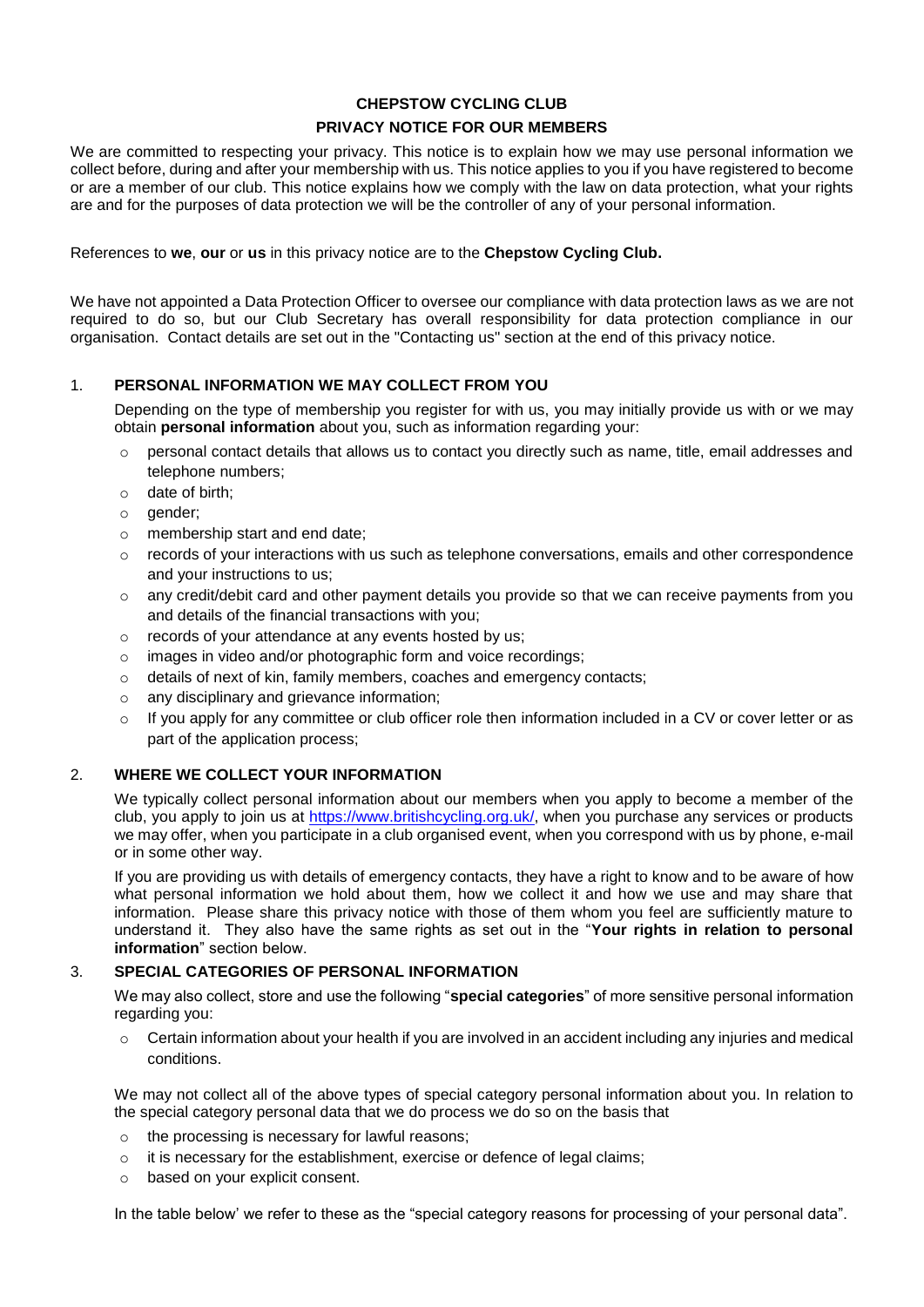

The table below describes the main purposes for which we process your personal information, the categories of your information involved and our lawful basis for being able to do this.

| <b>Purpose</b>                                                   | <b>Personal information</b>            | <b>Lawful basis</b>                                                                 |
|------------------------------------------------------------------|----------------------------------------|-------------------------------------------------------------------------------------|
|                                                                  | used                                   |                                                                                     |
| To administer any membership<br>you have with us and managing    | All contact and<br>membership details, | This is necessary to enable us to properly<br>manage and administer your membership |
| our relationship with you,                                       | transaction and payment                | contract with us.                                                                   |
| including dealing with payments                                  | information, records of                |                                                                                     |
| and any support, service or                                      | your interactions with us.             |                                                                                     |
| product enquiries made by you                                    |                                        |                                                                                     |
|                                                                  |                                        |                                                                                     |
| To arrange and manage any                                        | Contact details,                       | This is necessary to enable us to properly                                          |
| contracts for the provision of any                               | transaction and payment                | administer and perform any contract for the                                         |
| services or products                                             | information.                           | provision of any services and products you                                          |
|                                                                  |                                        | have purchased from us.                                                             |
|                                                                  | Records of your                        |                                                                                     |
|                                                                  | interactions with us.                  |                                                                                     |
| To send you information which is                                 | Contact and membership                 | This is necessary to enable us to properly                                          |
| included within your membership<br>benefits package, newsletters | details.                               | manage and administer your membership<br>contract with us.                          |
| including details about events,                                  |                                        |                                                                                     |
| competitions, partner offers and                                 |                                        |                                                                                     |
| discounts and any updates on                                     |                                        |                                                                                     |
| cycling.                                                         |                                        |                                                                                     |
|                                                                  |                                        |                                                                                     |
| To answer your queries or                                        | Contact details and                    | We have a legitimate interest to provide                                            |
| complaints                                                       | records of your                        | complaint handling services to you in case                                          |
|                                                                  | interactions with us                   | there are any issues with your membership.                                          |
| <b>Retention of records</b>                                      | All the personal                       | We have a legitimate interest in retaining                                          |
|                                                                  | information we collect.                | records whilst they may be required in relation                                     |
|                                                                  |                                        | to complaints or claims. We need to retain                                          |
|                                                                  |                                        | records in order to properly administer and                                         |
|                                                                  |                                        | manage your membership and run our club<br>and in some cases we may have legal or   |
|                                                                  |                                        | regulatory obligations to retain records.                                           |
|                                                                  |                                        |                                                                                     |
|                                                                  |                                        | We process special category personal data on                                        |
|                                                                  |                                        | the basis of the "special category reasons for                                      |
|                                                                  |                                        | processing of your personal data" referred to in                                    |
|                                                                  |                                        | section 2 above.                                                                    |
| The security of our IT systems                                   | Your usage of our IT                   | We have a legitimate interest to ensure that                                        |
|                                                                  | systems and online                     | our IT systems are secure.                                                          |
|                                                                  | portals.                               |                                                                                     |
|                                                                  |                                        |                                                                                     |
| To conduct data analytics studies                                | Records<br>of<br>your                  | We have a legitimate interest in doing so to                                        |
| to better understand event                                       | attendance at any events               | ensure that our membership is targeted and                                          |
| attendance and trends within the                                 | or competitions hosted by<br>us.       | relevant.                                                                           |
| sport                                                            |                                        |                                                                                     |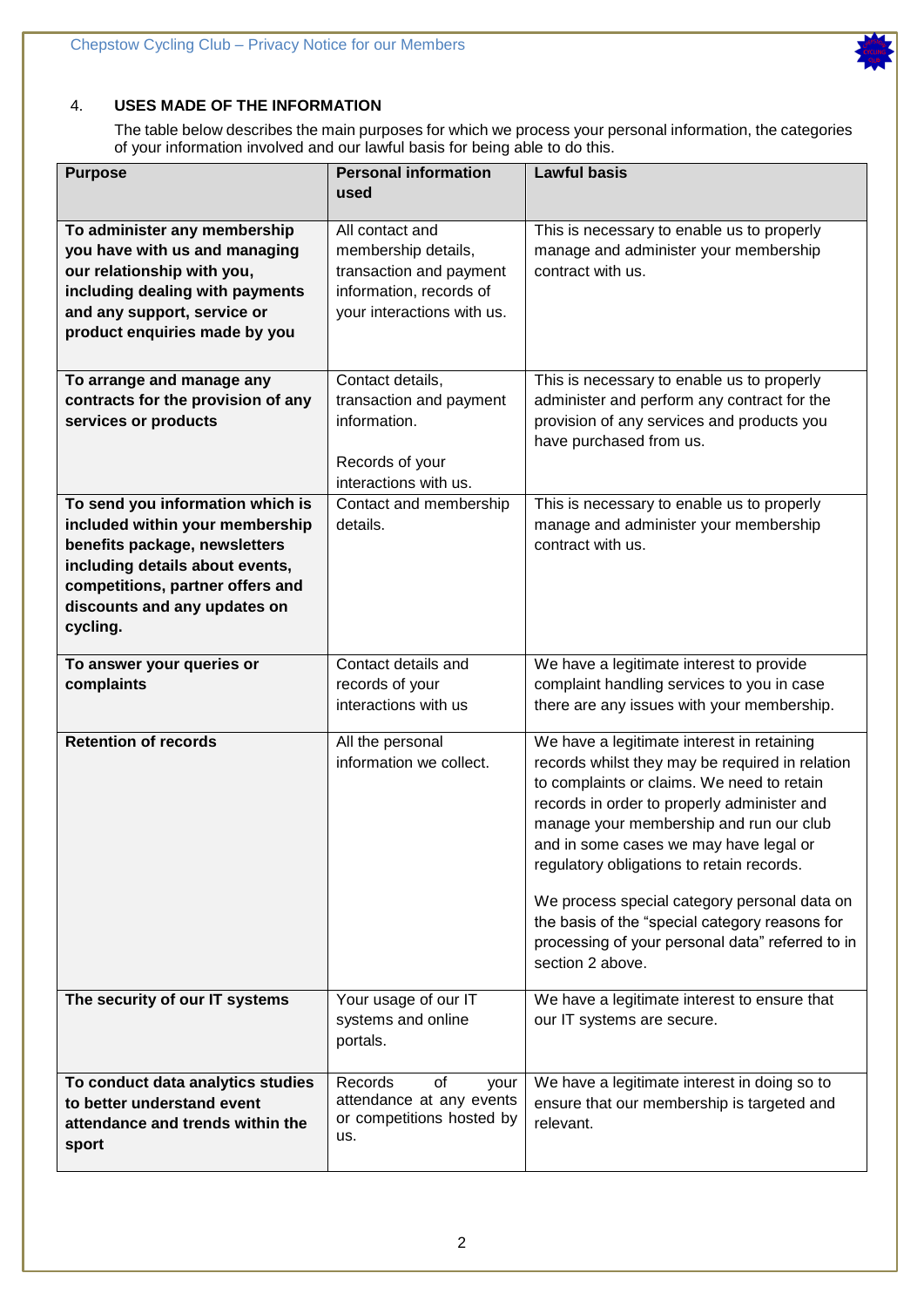| For the purposes of promoting the<br>club, our events and membership<br>packages.                                                                                                                                                                                                                              | Images in video and/or<br>photographic form.                                                                                                                                                                                      | Where you have given us your explicit consent<br>to do so.                                                                                                                                                                                                                                                                                                                             |
|----------------------------------------------------------------------------------------------------------------------------------------------------------------------------------------------------------------------------------------------------------------------------------------------------------------|-----------------------------------------------------------------------------------------------------------------------------------------------------------------------------------------------------------------------------------|----------------------------------------------------------------------------------------------------------------------------------------------------------------------------------------------------------------------------------------------------------------------------------------------------------------------------------------------------------------------------------------|
| To comply with health and safety<br>requirements                                                                                                                                                                                                                                                               | Records of attendance at<br>events, reporting of any<br>accidents you have whilst<br>participating in club<br>events, medical<br>information about your<br>health required in<br>accident forms for British<br>Cycling reporting. | We have a legal obligation and a legitimate<br>interest to provide you and other members of<br>our organisation with a safe environment in<br>which to participate in sport.                                                                                                                                                                                                           |
| To administer your attendance at<br>any courses or programmes you<br>sign up to                                                                                                                                                                                                                                | All contact and<br>membership details,<br>transaction and payment<br>data.                                                                                                                                                        | This is necessary to enable us to register you<br>on to and properly manage and administer<br>your attendance on the course and/or<br>programme.                                                                                                                                                                                                                                       |
| To arrange for any trip or<br>transportation to and from an<br>event                                                                                                                                                                                                                                           | <b>Identification documents</b><br>details of next of kin,<br>family members and<br>emergency contacts,<br>transaction and payment<br>information, health and<br>medical information.                                             | This is necessary to enable us to make the<br>necessary arrangements for the trip and/or<br>transportation to an event.                                                                                                                                                                                                                                                                |
| To use information about your<br>physical or mental health<br>(including any injuries) or<br>disability status, to ensure your<br>health and safety and to assess<br>your fitness to participate in any<br>events or activities we host and to<br>provide appropriate adjustments<br>to our sports facilities. | Health and medical<br>information                                                                                                                                                                                                 | We process special category personal data on<br>the basis of the "special category reasons for<br>processing of your personal data" referred to in<br>section 2 above.                                                                                                                                                                                                                 |
| To gather evidence for possible<br>grievance or disciplinary hearings                                                                                                                                                                                                                                          | All the personal<br>information we collect                                                                                                                                                                                        | We have a legitimate interest in doing so to<br>provide a safe and fair environment for all<br>members and to ensure the effective<br>management of any disciplinary hearings,<br>appeals and adjudications.<br>We process special category personal data on<br>the basis of the "special category reasons for<br>processing of your personal data" referred to in<br>section 2 above. |
| For the purposes of equal<br>opportunities monitoring                                                                                                                                                                                                                                                          | Name, title, date of birth<br>gender, information about<br>your race or ethnicity and<br>health and medical<br>information                                                                                                        | We have a legitimate interest to promote a<br>sports environment that is inclusive, fair and<br>accessible.<br>We process special category personal data on<br>the basis of the "special category reasons for<br>processing of your personal data" referred to in<br>section 2 above.                                                                                                  |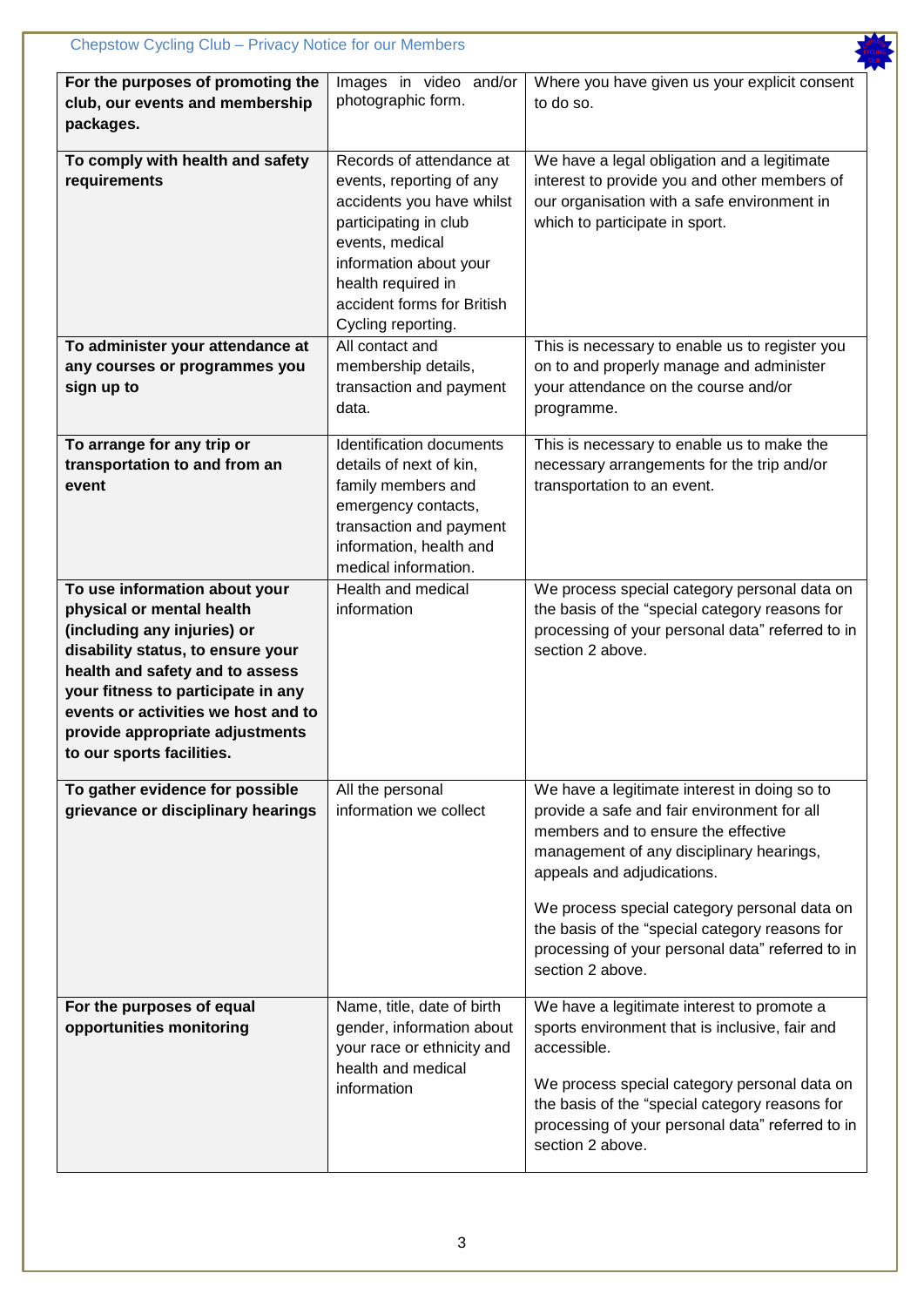| To comply with legal obligations,<br>for example, regarding people<br>with<br>children<br>working<br>or<br>vulnerable adults to comply with<br>our safeguarding requirements | about<br>Information<br>criminal convictions and<br>offences | your   For criminal records history we process it on<br>the basis of legal obligations or based on your<br>explicit consent. |
|------------------------------------------------------------------------------------------------------------------------------------------------------------------------------|--------------------------------------------------------------|------------------------------------------------------------------------------------------------------------------------------|
|------------------------------------------------------------------------------------------------------------------------------------------------------------------------------|--------------------------------------------------------------|------------------------------------------------------------------------------------------------------------------------------|

For some of your personal information you will have a legal, contractual or other requirement or obligation for you to provide us with your personal information. If you do not provide us with the requested personal information we may not be able to admit you as a member or we may not be able to properly perform our contract with you or comply with legal obligations and we may have to terminate your membership. For other personal information you may not be under an obligation to provide it to us, but if you do not provide it then we may not be able to properly perform our contract with you.

Where you have given us your consent to use your personal information in a particular manner, you have the right to withdraw this consent at any time, which you may do by contacting us as described in the "Contacting us" section below.

Please note however that the withdrawal of your consent will not affect any use of the data made before you withdrew your consent and we may still be entitled to hold and process the relevant personal information to the extent that we are entitled to do so on bases other than your consent. Withdrawing consent may also have the same effects as not providing the information in the first place, for example we may no longer be able to provide certain member benefits to you.

### 5. **DIRECT MARKETING**

**Email, post and SMS marketing**: from time to time, we may contact you by email, post or SMS with information about events we are running, club kit we are selling and services we believe that you may be interested in.

We will only send marketing messages to you in accordance with the marketing preferences you set. You can then let us know at any time that you do not wish to receive marketing messages by [info@chepstowcyclingclub.wales.](mailto:info@chepstowcyclingclub.wales)

## 6. **DISCLOSURE OF YOUR PERSONAL INFORMATION**

We share personal information with the following parties:

### o **Any party approved by you.**

- o **To any governing bodies or regional bodies for the sports covered by our club:** to allow them to properly administer the sports on a local, regional and national level.
- o **Other service providers**: at this time we have no other services providers.
- $\circ$  Our supply chain partners and sub-contractors, such as couriers, import/export agents, shippers,
- o **Our Commercial Partners:** for the purposes of providing you with information on any events, special offers, opportunities, products and services and other commercial benefits provided by our commercial partners as part of your membership package]
- The Government or our requiators: where we are required to do so by law or to assist with their investigations or initiatives.
- o **Police, law enforcement and security services**: to assist with the investigation and prevention of crime and the protection of national security.

## 7. **TRANSFERRING YOUR PERSONAL INFORMATION INTERNATIONALLY**

The personal information we collect is not transferred to and stored in countries outside of the UK.

### 8. **HOW LONG DO WE KEEP PERSONAL INFORMATION FOR?**

The duration for which we retain your personal information will differ depending on the type of information and the reason why we collected it from you. However, in some cases personal information may be retained on a long-term basis: for example, personal information that we need to retain for legal purposes will normally be retained in accordance with usual commercial practice and regulatory requirements. Generally, where